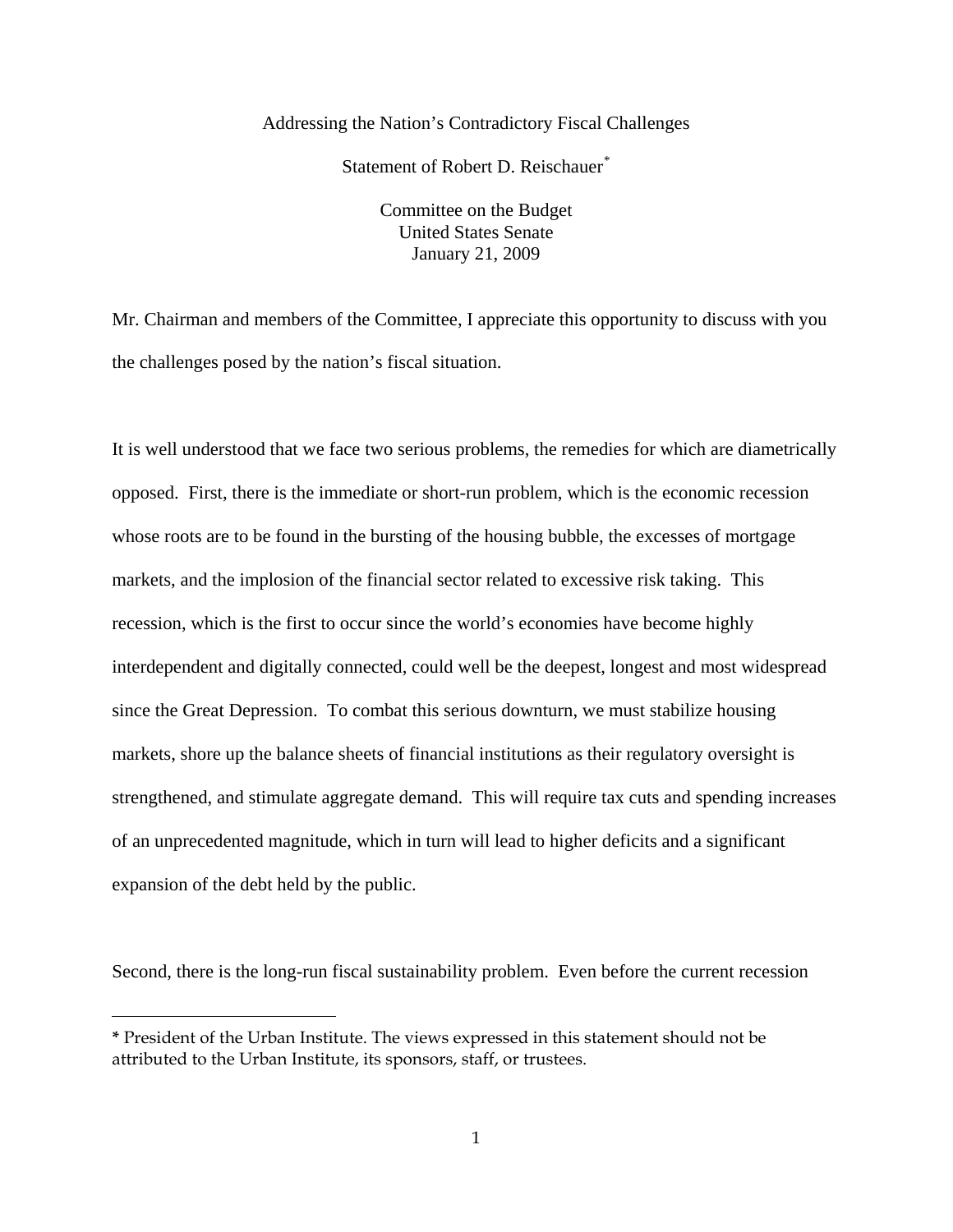began, the nation was careening down a fiscally unsustainable path. Promises, primarily those related to entitlement programs in general and health-related entitlements in particular, were projected to push spending up far faster than current-policy revenues. Before the middle of the next decade, deficits relative to GDP were projected to begin rising to levels that we have not experienced in non-recessionary periods of peace. Over the course of the following decade, as the retirement of the baby boom generation got into full swing, the imbalance associated with a continuation of current policy would have raised the risk of economic instability to unacceptable levels. Spending restraint, health care reform and judicious increases in taxes represent the prescription for addressing the long-run fiscal imbalance.

The current economic crisis should serve as a wake up call, reminding us of the risks we run when we seek to live beyond our means and delay the hard choices and reforms that we all know are unavoidable. Unfortunately, the downturn has also shortened the window of time we have to address the long-term imbalance. The Congressional Budget Office has estimated that, even without further legislation, the deficit for the current fiscal year will be about \$1.2 trillion or over 8 percent of GDP and the debt to GDP ratio will rise from 40.8 percent to 50.5 percent. With stimulus of the magnitude being discussed by the Administration and Congressional leaders and other high priority initiatives, the FY 2009 deficit could approach \$2 trillion or about 14 percent of GDP and the debt to GDP ratio could top 55 percent. When he testified before this Committee, OMB Director Peter Orszag warned that deficits of about 5 percent of GDP could continue for the next five to ten years. Were this to occur, the debt to GDP ratio at the end of FY 2019 could exceed any we have experienced in over half a century. In short, the consequences of the current economic downturn are likely to be equivalent to about five to ten years of policy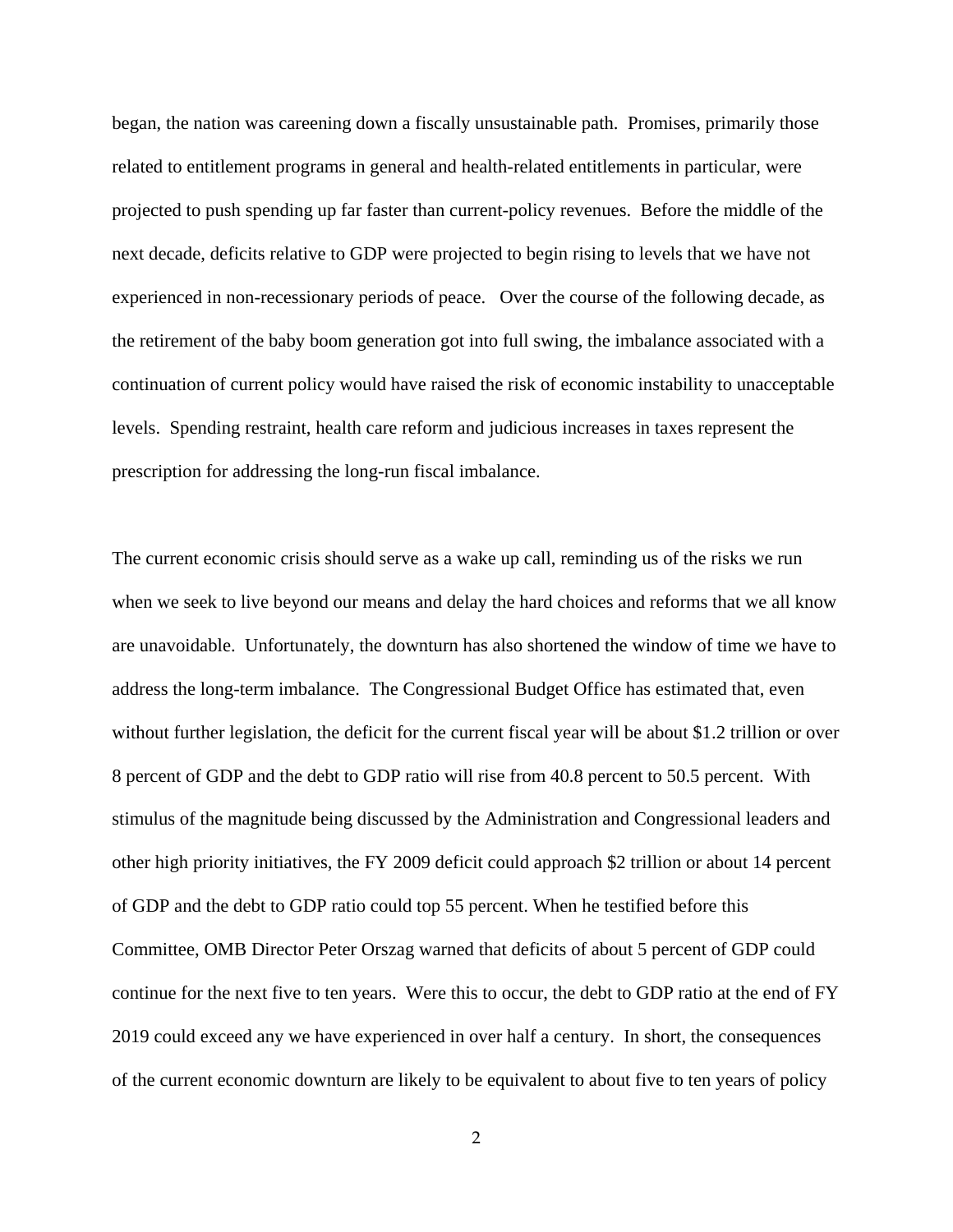procrastination in addressing our long-term problems.

There is little debate over the primacy of doing everything possible to forestall a further collapse of the economy and mitigate the hardship imposed by the downturn on families, communities and businesses. Furthermore, there is broad bipartisan acceptance of the need to adopt measures that will put us on a fiscally sustainable path. The debate will be over how these two very different prescriptions should be joined.

Some will argue that we should deal with these problems sequentially—address the short-run problem first and then, when it is well in hand, turn to the sustainability challenge. One reason to follow this approach is that if the economy does not recover it would be both undesirable and counterproductive to take the steps needed to bring spending and revenues into line for the long run. A second argument is that measures needed to put the budget on a more sustainable longrun path could reduce the effectiveness of whatever short-run simulative policies we enact. For example, a higher fraction of any tax cut might be saved in anticipation of tax hikes scheduled in the future. Furthermore, businesses might be reluctant to expand capacity knowing that a period of fiscal restraint lies ahead. What is needed, the argument goes, is a single, clear message from public officials that their full attention and efforts are directed at economic recovery. Thirdly, there is great uncertainty about not only when the economy will be in the midst of a strong recovery but also what the new economy will look like. The housing, automobile, state and local government and financial sectors might look quite different than they did in 2007 and that should affect our views of how fiscal restraint should be meted out.

3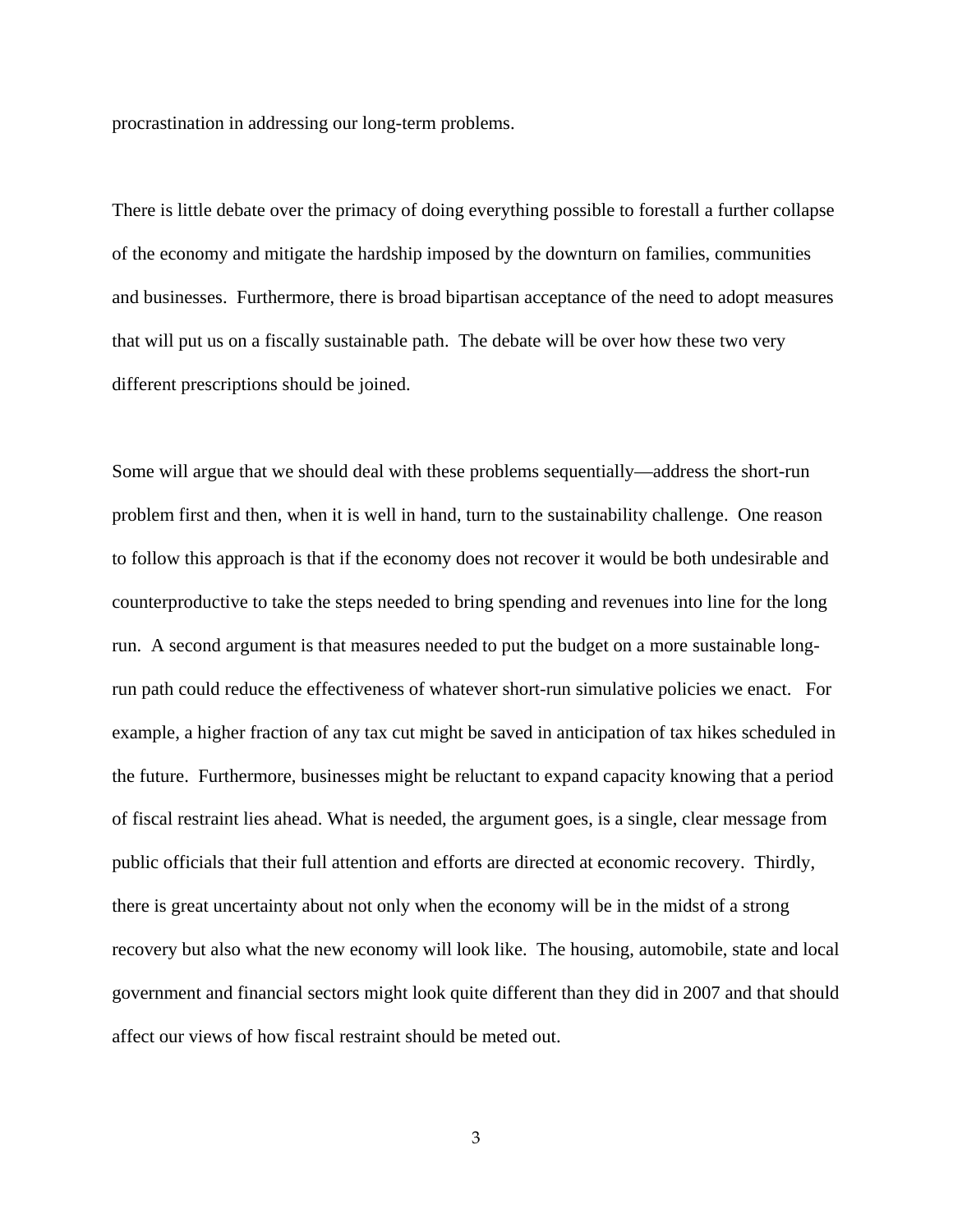Strong as these considerations are, I would urge you to take actions to deal with the two problems concurrently. There are at least three good reasons for following this approach. First and foremost, we need to instill confidence in our prospective lenders that we understand that changes must be made in our long run fiscal policy. The credit market turbulence of the past six month should convince every one of the importance of confidence, the suddenness with which it can be lost, and the difficulty in regaining it once lost.

In recent years, we have depended heavily on the willingness of foreigners to buy Treasury securities. In fact, between December 2000 and September 2008, 74 percent of the \$2.5 trillion net increase in privately held Treasury securities was purchased by foreign and international interests. Looking forward, we have to ask whether these interests will be both willing and able not just to repeat their recent participation but to double or triple their effort, which the size of our projected deficits suggests will be necessary.

Some of the factors that explain why foreigners have been willing to invest huge sums in dollar denominated assets in the recent past have weakened. For example, with oil closer to \$40 a barrel than to \$140 a barrel, some oil exporters no longer have large dollar surpluses to invest. The trade surpluses of the Asian exporting nations have diminished as the recession has slashed demand for their products. Furthermore, as their own economies have weakened, they have begun to use more of their available resources for domestic stimulus. Finally, a portion of the huge gains made from trading in financial instruments, real estate and equities sought the security of Treasuries; those profits are no more.

4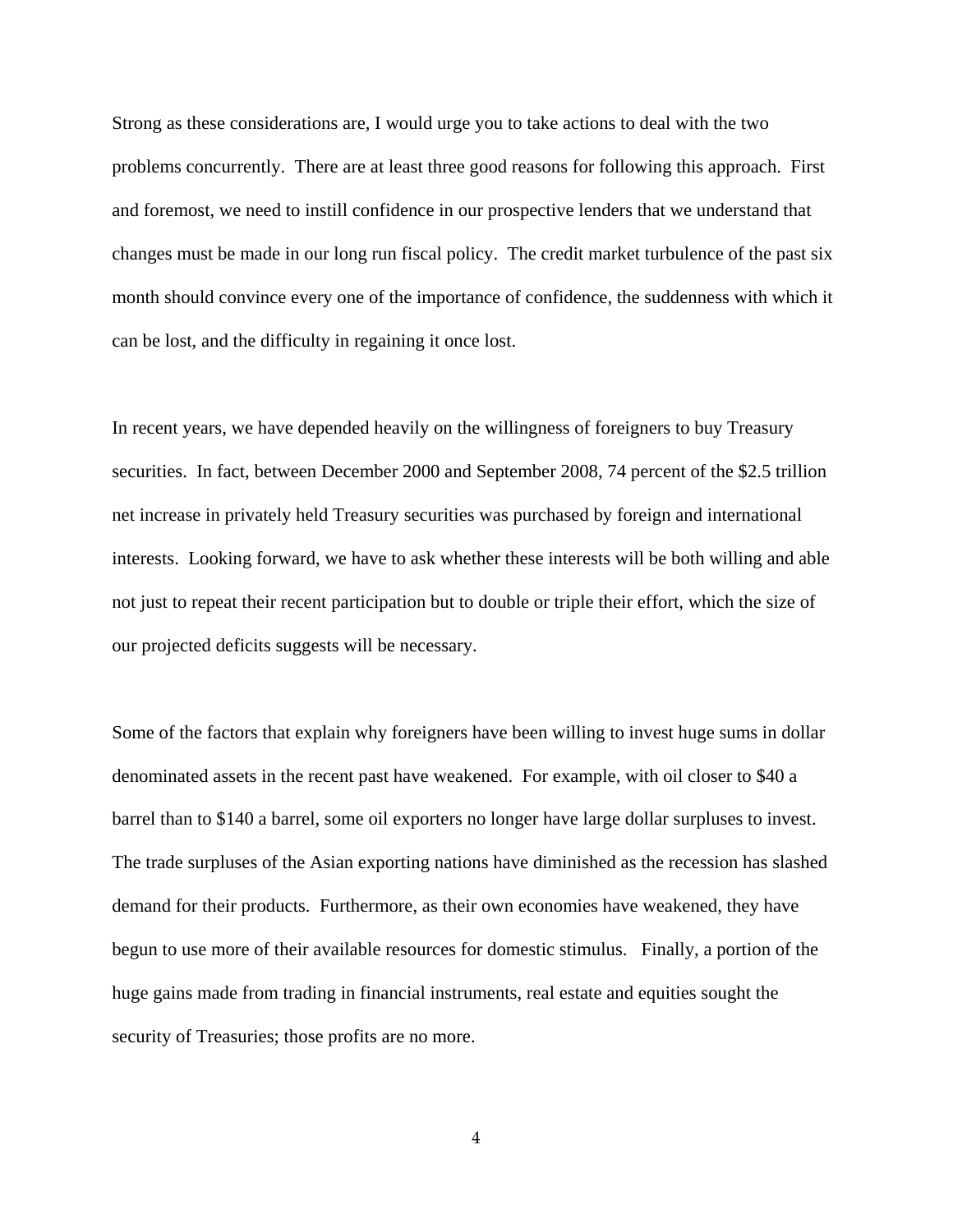Prospective purchasers of our debt instruments will be looking for some assurance that we will address, in a serious fashion, our long-run fiscal imbalance and that they won't face either excessive inflation or exchange rate risks. It would be best to act to provide such assurance as we are asking for their increased participation so that we can avoid any risk premium on the interest rates we will pay. While Treasury borrowing rates have been at historic lows, this situation will not last. The flight of capital to safety and security, which explains these low rates, will reverse when economies around the world begin to bottom out and turn around.

A second reason to take action now to put the long run budget on a more sustainable path is that it may be more politically viable to enact future restraint at a time when significant amounts of more immediate pleasure is being allocated.

The third reason for acting concurrently to address the short and long run problems is that this appears to be a very rare and propitious moment to seek sacrifice for the common good. In a nation that has elections every two years, there is never a good time to impose restraint. There will always be a reason to delay. The stimulus package and other measures enacted to invigorate the economy are likely to whet the appetites of recipient interests. No matter how temporary we say the new spending or tax relief will be, affected interests will argue, often correctly, that it has met only a fraction of unmet need that has developed over the past decade. They will say that the positive impact of the stimulus will be negated if the spending level is not sustained. The new President's commitment to addressing the long run problem, the public's acceptance of his call to act responsibly and the mood of bipartisan cooperation that may be emerging on Capitol Hill combine to make this one of those very opportunities to tackle the difficult problem of fiscal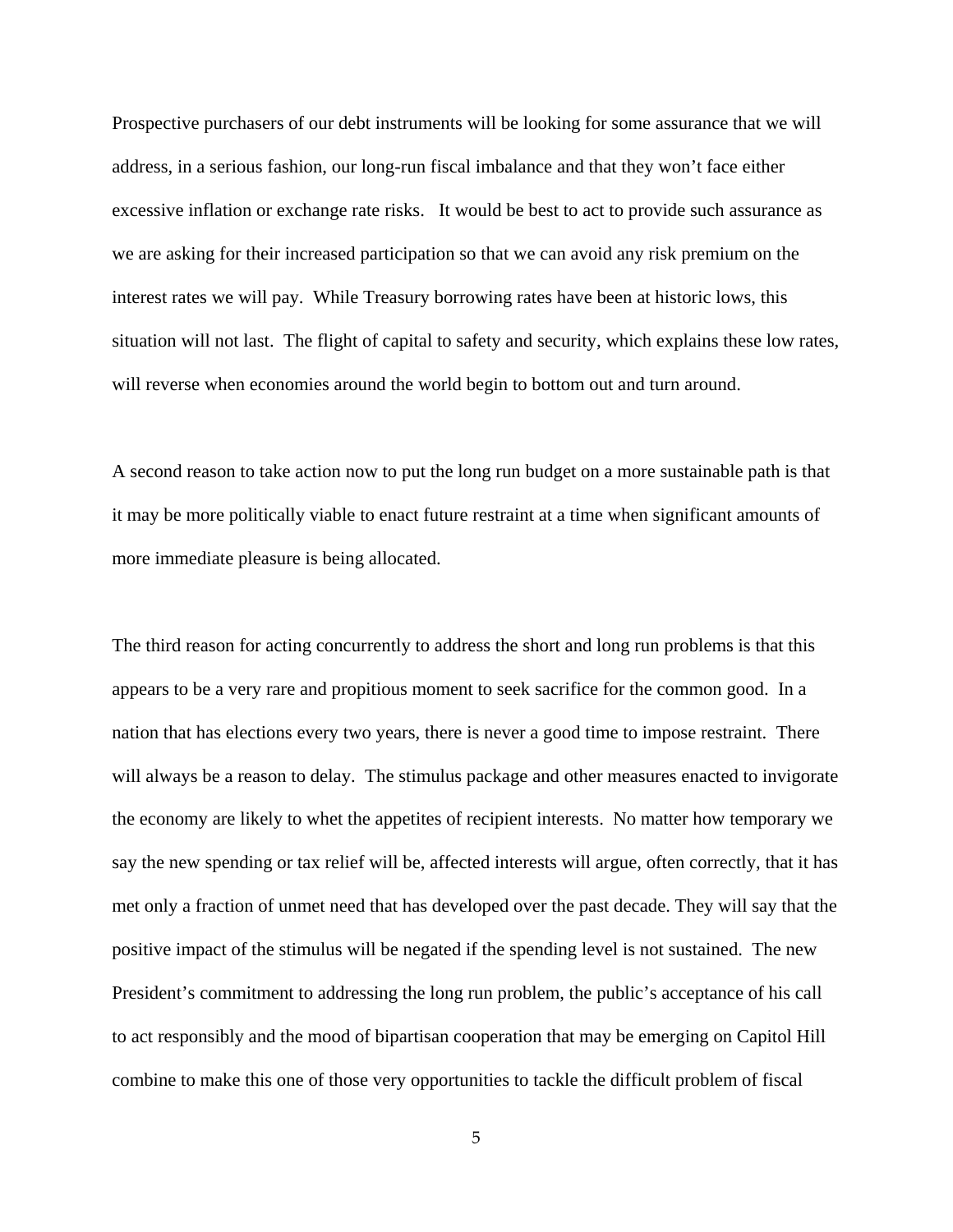sustainability.

Concurrently enacting measures that address both of the nation's fiscal challenges does not mean that the restraint needed to put the budget on a more sustainable long-run path should be imposed in the near term. That would be foolhardy given the current state of the economy and the forecasts for the next year or two. Rather, what is called for is the adoption of measures that significantly raise the likelihood that fiscal restraint will occur when the current economic crisis abates.

There exists a wide range of measures that vary in the assurance they provide that could constitute serious effort: At one end of the spectrum are promises, solemn commitments and pledges to submit budgets or pass budget resolutions in the future that will exhibit fiscal discipline. Threats to veto fiscally irresponsible legislation and disembodied deficit targets, such as those promulgated under the Gramm-Rudman-Hollings legislation, fall into this food group as well. We have had many such commitments in the recent past. They tend to be forgotten, evaded, or reinterpreted and, therefore, offer little credible assurance of change.

At a second level are changes in the budget process. I, like many others, endorse proposals to reinstate statutory discretionary spending caps and PAYGO but we must remember that these tools are designed to reinforce spending and tax restraint that has already been enacted. They are designed to keep the fiscal situation from getting worse not to make it better. Biennial budgets and joint budget resolutions are more likely to offer opportunities for delay and conflict than to be vehicles that ensure that tough decisions are made.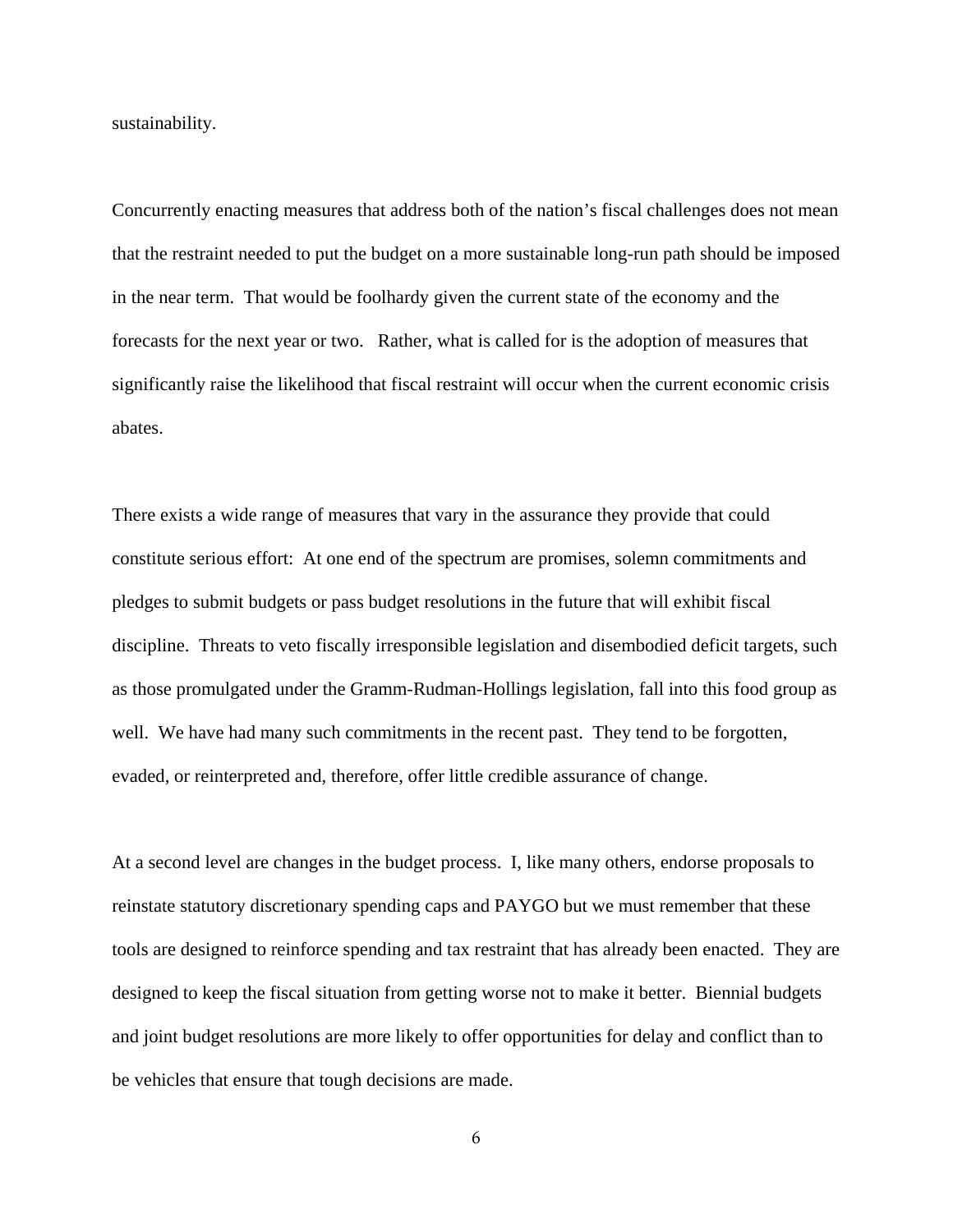Summits, bipartisan task forces, and base closing commission type entities can serve as effective mechanisms for defining politically viable packages of spending cuts and revenue enhancements when the will to act is present or action is unavoidable. To be effective, however, they must be accompanied by strict timetables and iron clad procedural requirements that the Congress vote up or down on the package.

The high degree of assurance that creditors will be looking for that we will deal with our longrun fiscal problem probably can only be provided by substantive legislation that will reduce the growth of spending or raises revenues in the future. Such legislation need not require a large dose of sacrifice at any point in time. Small incremental changes made over long periods of time can have significant impacts on the budget's long-term sustainability and be politically palatable. The poster child for this approach is the increase from 65 to 67 in the age of normal retirement, which was part of the 1983 legislation to strengthen Social Security. It first affected those turning 62 in 2000, 17 years after its enactment, and there was hardly a peep from those whose benefits were reduced. It will be fully phased-in for the 62-year-old cohort in 2022.

If Congress wanted to send a clear signal that it was committed to putting the budget on a more fiscally sustainable path it could enact legislation that called for using a more accurate measure of inflation to index both entitlement benefits and the parameters of the tax code starting several years from now. Additionally, it could index the normal age of retirement in Social Security and the age of Medicare eligibility to increases in adult life expectancy.